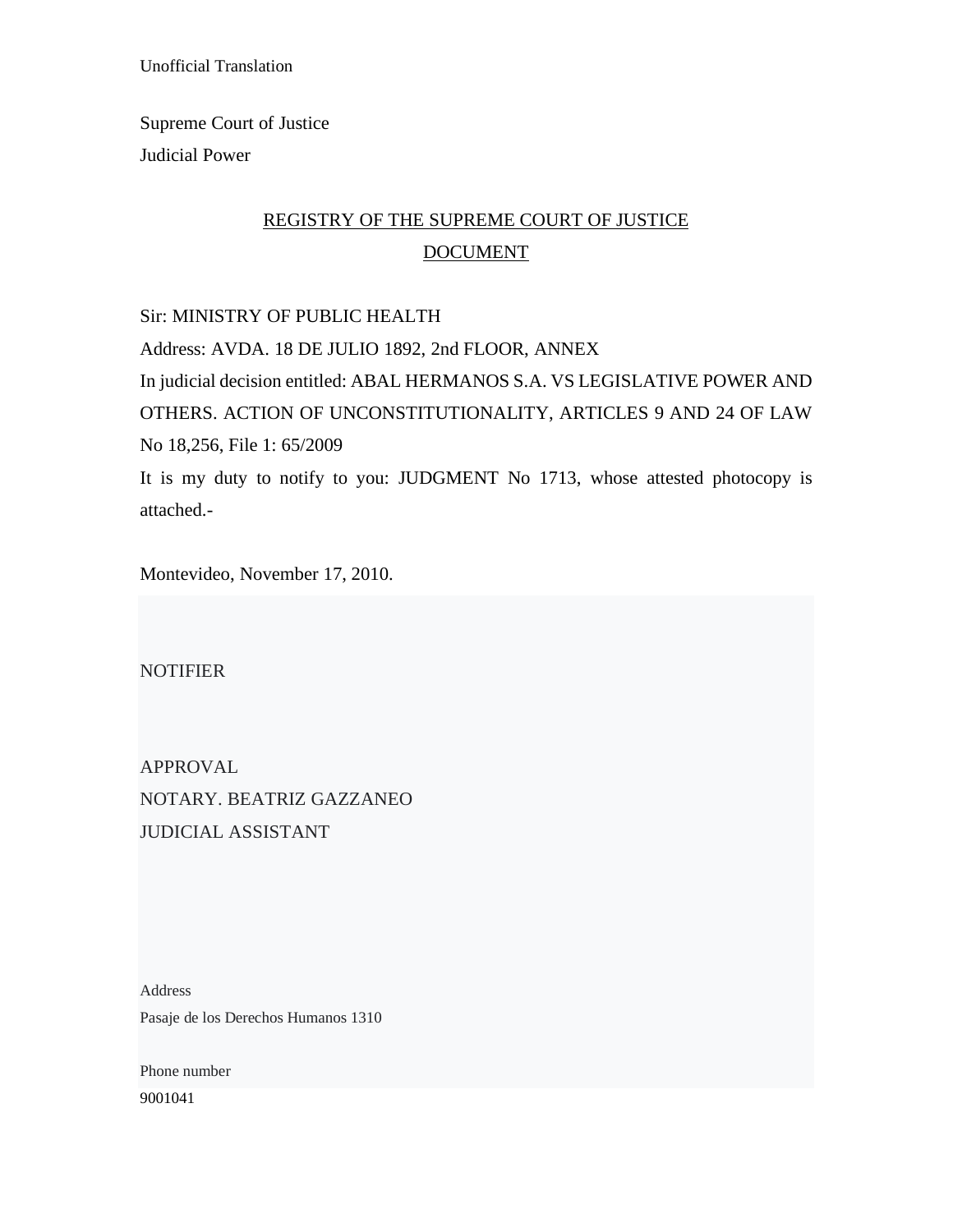#### SUPREME COURT OF JUSTICE

Judgement No. 1713

## REPORTING JUDGE DR LESLIE VAN ROMPAEY

Montevideo, November 10, two thousand and ten.

#### *CONTEXT:*

For final judgment, these judicial decisions entitled: **"ABAL HERMANOS S.A. VS LEGISLATIVE POWER AND OTHERS. ACTION OF UNCONSTITUTIONALITY, ARTICLES 9 AND 24 OF LAW No 18,256", File 1: 65/2009.**

#### *FACTS:*

- I. The representative of Abal Hermanos S.A. filed a lawsuit asking to declare the unconstitutionality of articles 9 and 24 of Law No. 18,256, called "Control of Smoking", since he considered that those provisions violated articles 7, 10, 32, 33 and 85 numeral 3 of the Constitution, as well as the principles of legal reserve and separation of powers, maintaining in summary that:
	- Articles 9 and 24 of the law gave the Executive Power the power to require manufacturers of tobacco products to place health warnings occupying "at least 50%" of the total main exposed surfaces of tobacco packages".
	- To the extent that those powers were granted in an unlimited manner, constitutionally protected individual rights were violated, since that power is constitutionally reserved to the law exclusively, and cannot be delegated to the Executive Power, which is why articles 9 and 24 are unconstitutional.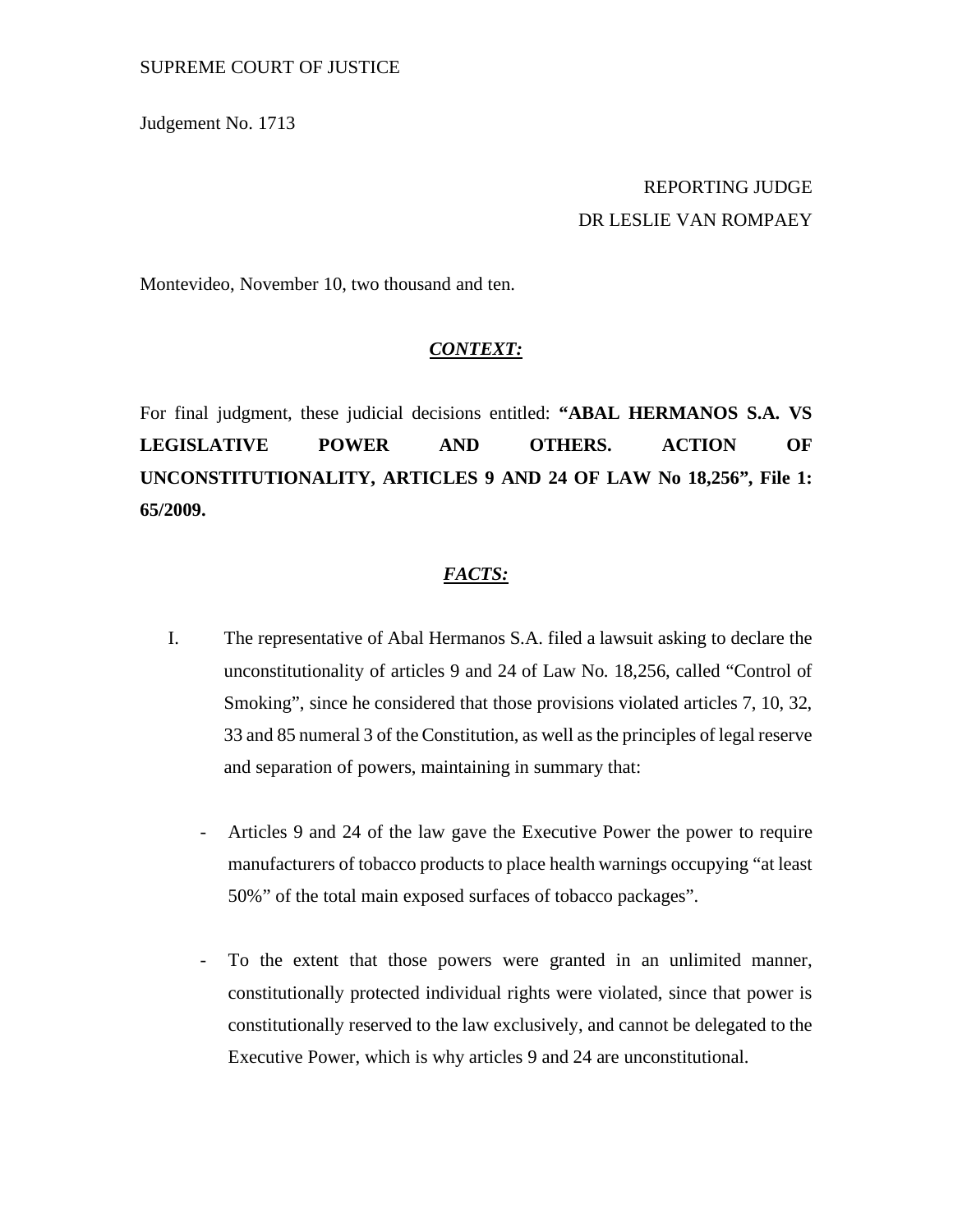#### SUPREME COURT OF JUSTICE

- The rights of people can only be limited by the Parliament, through the approval of a formal law and for reasons of general interest, since it is the power of the legislator, and only of it, to affect the rights of people, because it is so enabled by the Constitution.
- The Executive Power could only act within the limits determined by the law, and if the law does not establish them, the Executive Power could not do so, because otherwise its action would be illegitimate, for violating the principle of legality.
- Decree No. 287/09 was issued within that unlimited delegation granted to the Executive Power, which established that health warnings would occupy almost the entire package (the lower 80% of both main faces).
- Article 9 of the Law, by imposing the placement of health warnings, affects several rights, property rights, freedom of industry and commerce, intellectual property, freedom of expression, etc.
- Articles 9 and 24 of the Law, by establishing an unconstitutional delegation of powers in favor of the Executive Power, also violates the trademark rights of Abal S. A., enshrined by articles 32 and 33 of the Constitution.
- By allowing the law to restrict the available area of cigarette packages, it restricted the use of trademarks, to the point that they were rendered worthless, due to their inability to appear. This is so because the value of the trademarks derives from the possibility for consumers to distinguish it from other brands and associate the brand with the product (art. 1 Trademark Law No, 17.011)
- The Law delegated to the Executive Power the unlimited power to reduce, distort and even eliminate the possibility of Abal S.A. to use their trademarks on their packaging, by simply allowing it to require that the warnings occupy 80, 90 or 100% of the packages.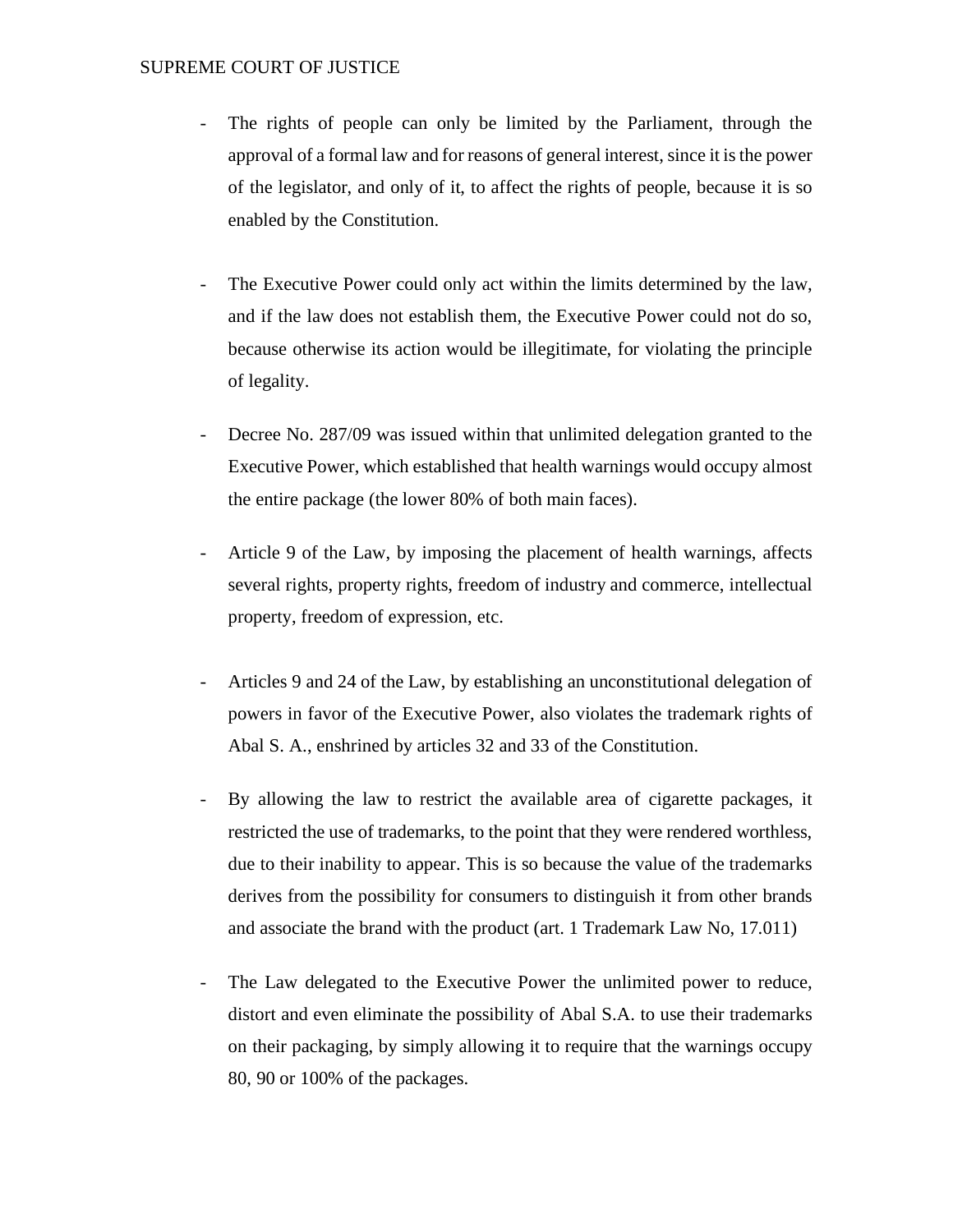- Those provisions deprive Abal S.A. of its right to use the surfaces of its packages, thus affecting property rights and expropriating the exploitation of the brand without fair compensation.
- In short, it requested that articles 9 and 24 of Law No. 18,256 be declared unconstitutional, or as a subsidiary claim that the part of Article 9 that says "at least" in the phrase "and will occupy at least 50% of the total main exposed surfaces" be declared unconstitutional, because it delegated in the Executive Power the power to increase the size of health warnings, images and pictograms from 50 to 100%, limiting and/or eliminating individual rights (pages 95-109).

II) By ruling No. 1665, issued on October 19, 2009, the Supreme Court of Justice decided to admit the mentioned action of declaration of unconstitutionality, being notified for the legal term (page 119).

III) The representatives of the defendant, the Legislative Power, answered the lawsuit after the notification within the legal term, requesting that the lawsuit for the unconstitutionality action brought against articles 9 and 24 of Law No. 18,256 should be dismissed based on the grounds they presented (pages. 208 et seq.).

IV) The representatives of the State-Ministry of Public Health answered the lawsuit after the notification within the legal term, requesting, on the grounds that they presented, to dismiss the petition, confirming the constitutionality of articles 9 and 24 of Law No. 18,256 (pages 282 et seq.).

V) After hearing the Attorney of the Court, in Judgment No. 307/10, he informed, on the grounds that he stated, that the action brought should be dismissed (pages 770-771).

VI) Previous the decision on the merits, a judgment was legally agreed (pages 797 et seq.).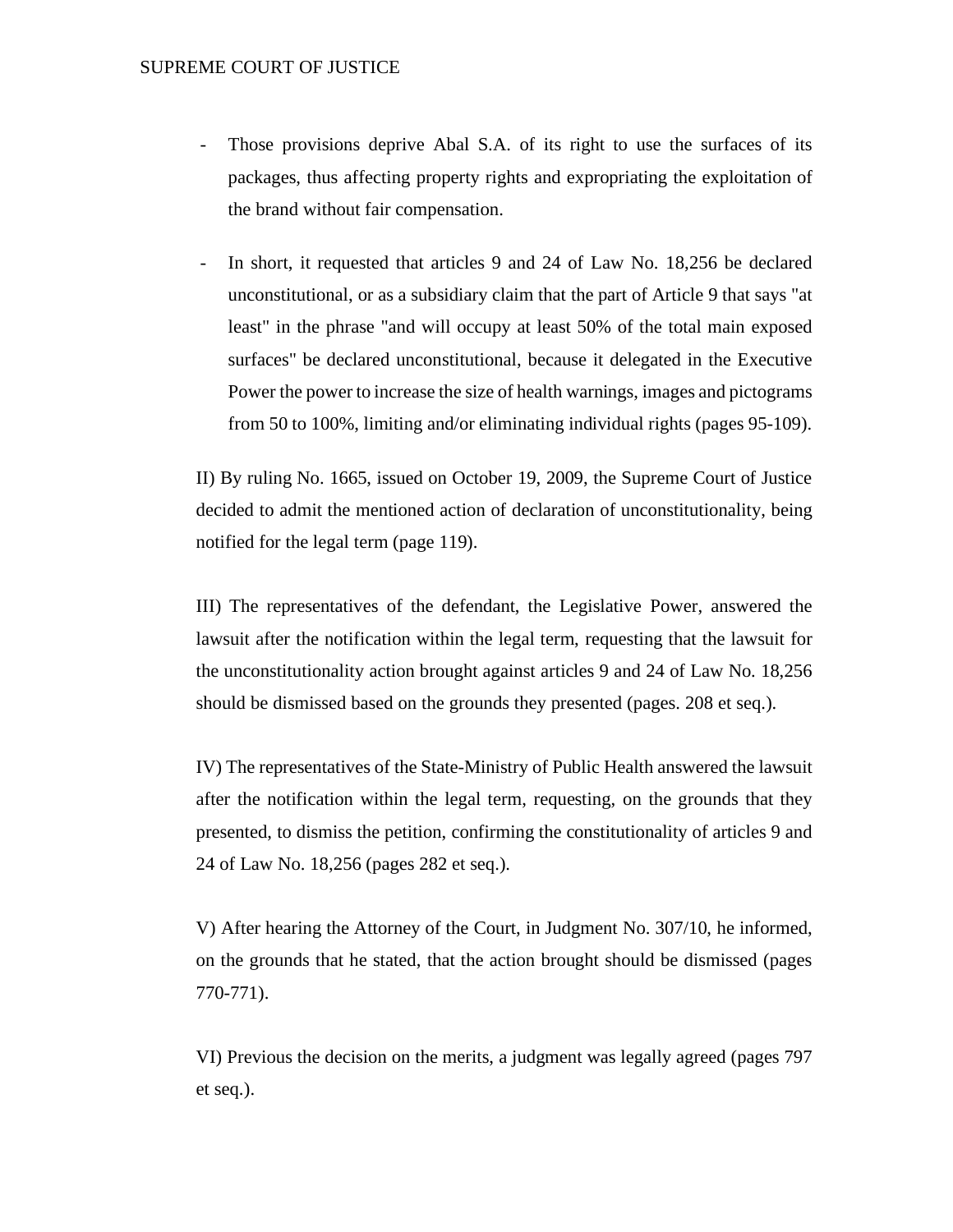#### *CONSIDERING:*

- I) The Supreme Court of Justice, unanimously, will dismiss the action of unconstitutionality, since it does not find that the provision in question would grant unlimited powers to the Executive Power to restrict the individual rights in violation of higher provisions.
- II) From the outset, it is necessary to bear in mind that the approval of Law No.18. 256 has its rationale in the development of a health policy carried out by the State, intensifying the campaign against smoking, and recognizes its immediate legal antecedent in the enactment of Law No. 17. 793, which approved the WHO Framework Convention on Tobacco Control (FCTC), adopted by the 56th World Health Assembly on May 21, 2003, which instructed on effective measures so that the legend about health warnings, describing the harmful effect of the tobacco use, appears in all packages. From article 11 of that agreement emerge the main features provided by the legislator in the challenged legal norms.

As noted by the Public Health Minister, "Law 18,256 is a law that requires a legal norm of enforcement. It is a law that by itself needs regulation and entrusts to it the activity of executing the legal norms established therein in order to make effective the protection to life and the full enjoyment of the right to health. But this does not mean in any way that the Law has delegated its competence to the executive regulation, nor that it has delegated its legislative competence to the Executive Power " (page 784).

Indeed, Public Health is an inherent essential role of the State, and in cases such as the present one, smoking legislation is a superior legal goal that is part of the notion of public order (art. 44 of the Constitution), therefore it is natural that its regulation is entrusted to the Ministry of Public Health,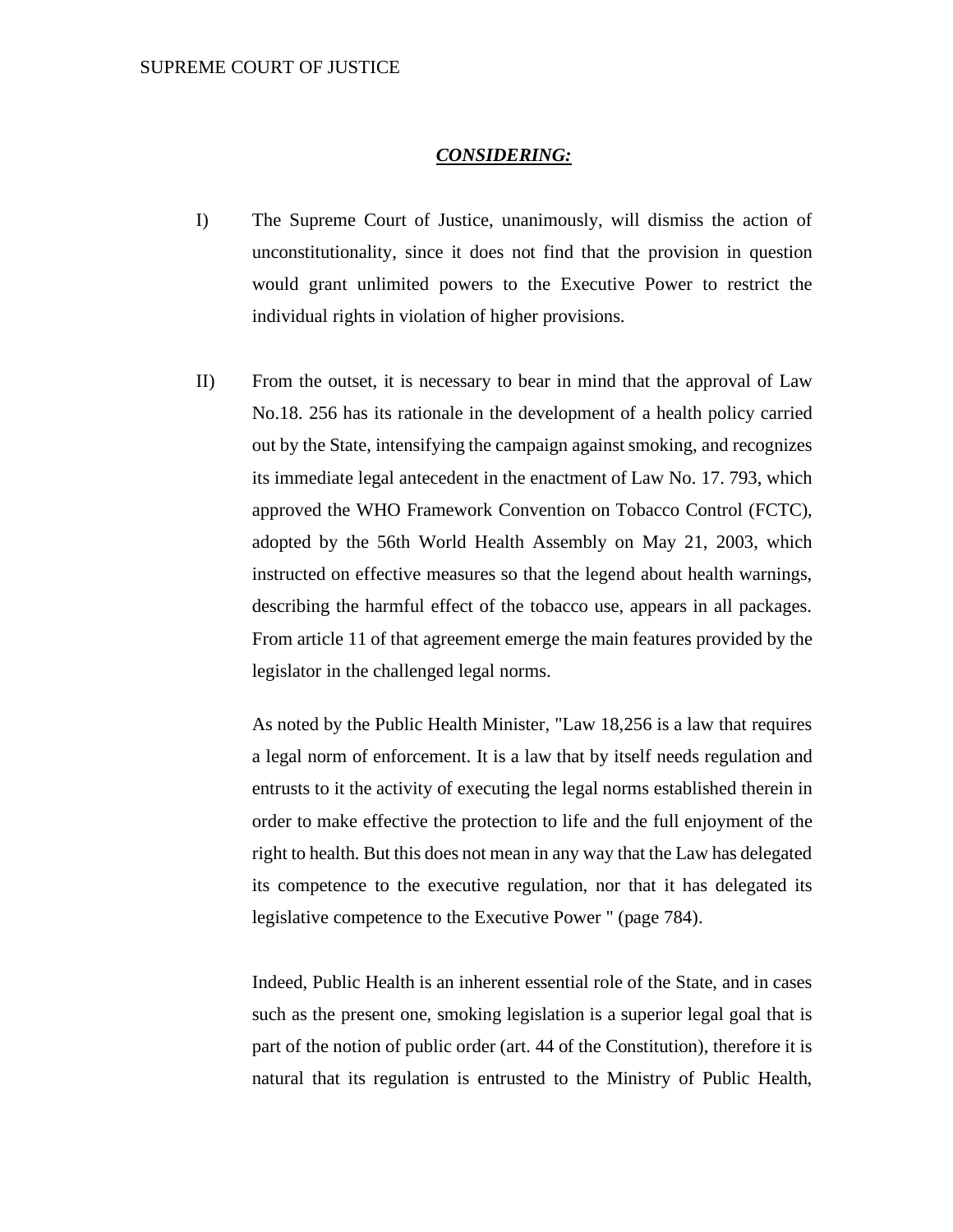because according to the Organic Law of Public Health No. 9.202, it is up to it to adopt all the measures it deems necessary to maintain collective health, issuing all the regulations and provisions necessary for this primary purpose (article 2) (cited at page 785).

III) The plaintiff does not question the purpose of the rule, that is, the general interest rationale for the limitation of rights, but focuses its claim only on the delegation that the law confers in favor of the Executive Power, an aspect in which it is not right, because from the analysis of the challenged articles, it is deduced that Law No. 18,256 (tobacco control) does not carry out any legislative delegation. It must be borne in mind the distinction between legislative delegation and legal extension of the regulatory power of the Executive Power to matters that exceed its normal competence. The first cannot be admitted in our constitutional system, while the second -that is, the authorization to regulate the details or minutiae necessary for the execution of a law- is legitimate, outside the hypothesis of the so-called "reserve of the law."(Sayagués Laso, Treaty ..., Volume I, page 123 et seq.) (Cf. Judgement No. 900/1995).

Risso Ferrand points out similarly, when, referring to the scope of the legal reserve in matters of fundamental rights, argues that: *"... a formal law will not be necessary for each limitation of fundamental rights, but rather the law will establish the general restrictions that will then be executed by the administrative or jurisdictional branches, within their respective spheres of competence "(*Derecho Constitucional, V. 1, p. 451).

IV) From the mere reading of the contested provisions, it can be seen that the Parliament did not delegate competence, but, on the contrary, following the anti-smoking legislation adopted internationally by the country, it devoted itself to the issuance of the relevant regulations at the national level.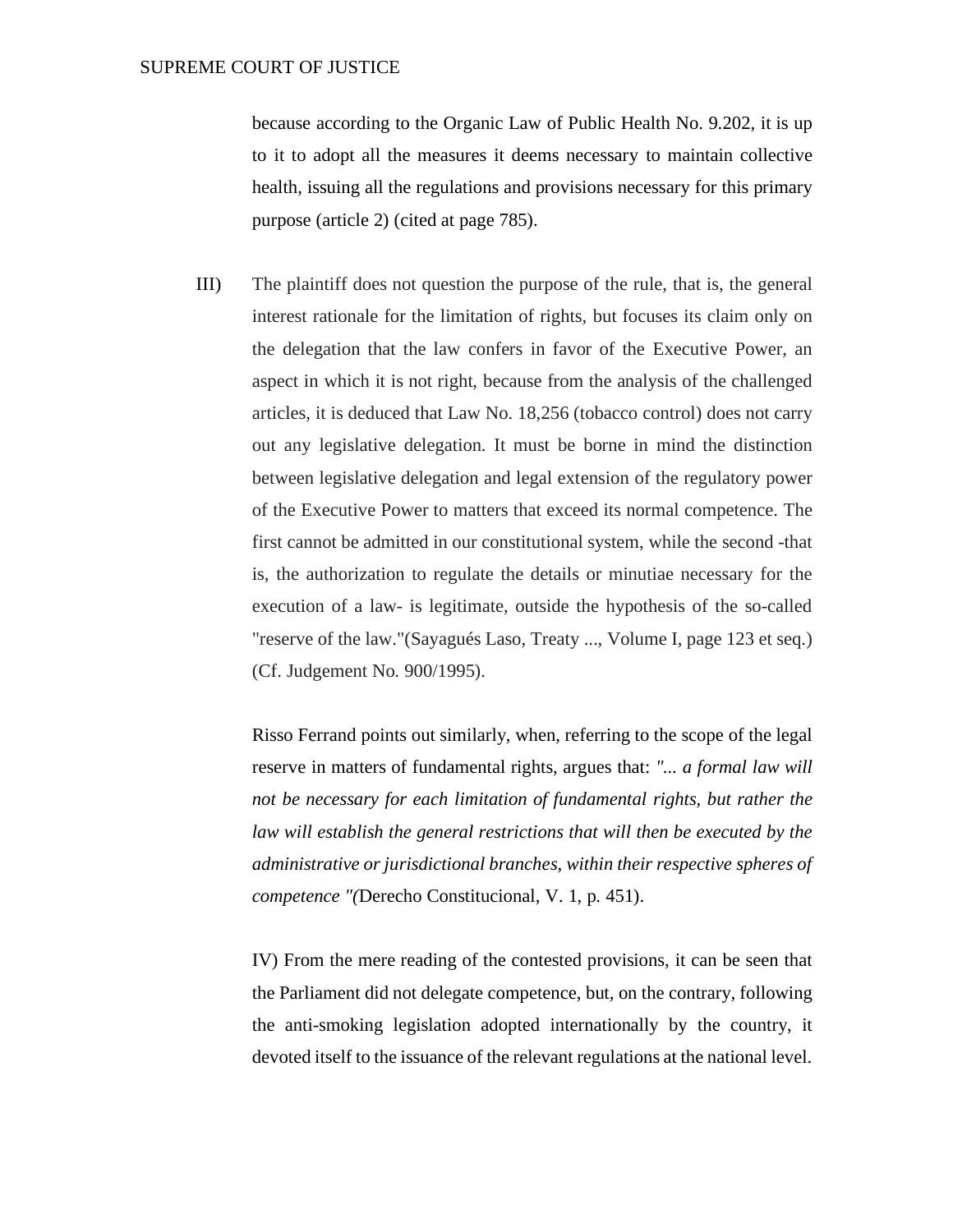In the case of art. 9 of Law No. 18,256, contrary to what the plaintiff understands, it does not delegate to the Executive Power a discretionary power to impose restrictions above that **minimum**, but rather imposes on the tobacco company the obligation that the external labeling of the packages includes a warning that occupies "at least 50% of the total main exposed surfaces".

As the representatives of the Legislative Power argued, the text "at least" of the legal norm should be understood in the sense that the health warning could occupy more space - if the tobacco company wanted it - but never less than the minimum set at 50%.

Likewise, it arises from the text that the only thing that the legal norm leaves in the sphere of the Executive Power (Ministry of Public Health) is to control -for the purposes of its approval- that the warnings and messages are clear, visible, legible and occupy at least 50% (fifty percent) of the total main exposed surfaces, as well as the periodic modification of the aforementioned warnings, an aspect that clearly refers to the message and not to the size of the warnings.

Consequently, since the minimum limit of warnings to be approved by the Ministry of Public Health is determined by the Law, and by leaving to regulation only aspects that have to do with their execution, the principles of legality and non-delegability cannot be considered violated.

It should still be noted that the legal provision establishes that the warnings and messages will occupy *"... at least 50% (fifty percent) of the total main exposed surfaces",* an expression that clearly excludes secondary surfaces (lateral, inferior and superior), a circumstance that leaves without support the possibility that the Executive Power eliminates ABAL's right to use its trademarks on its packages (page 106 ).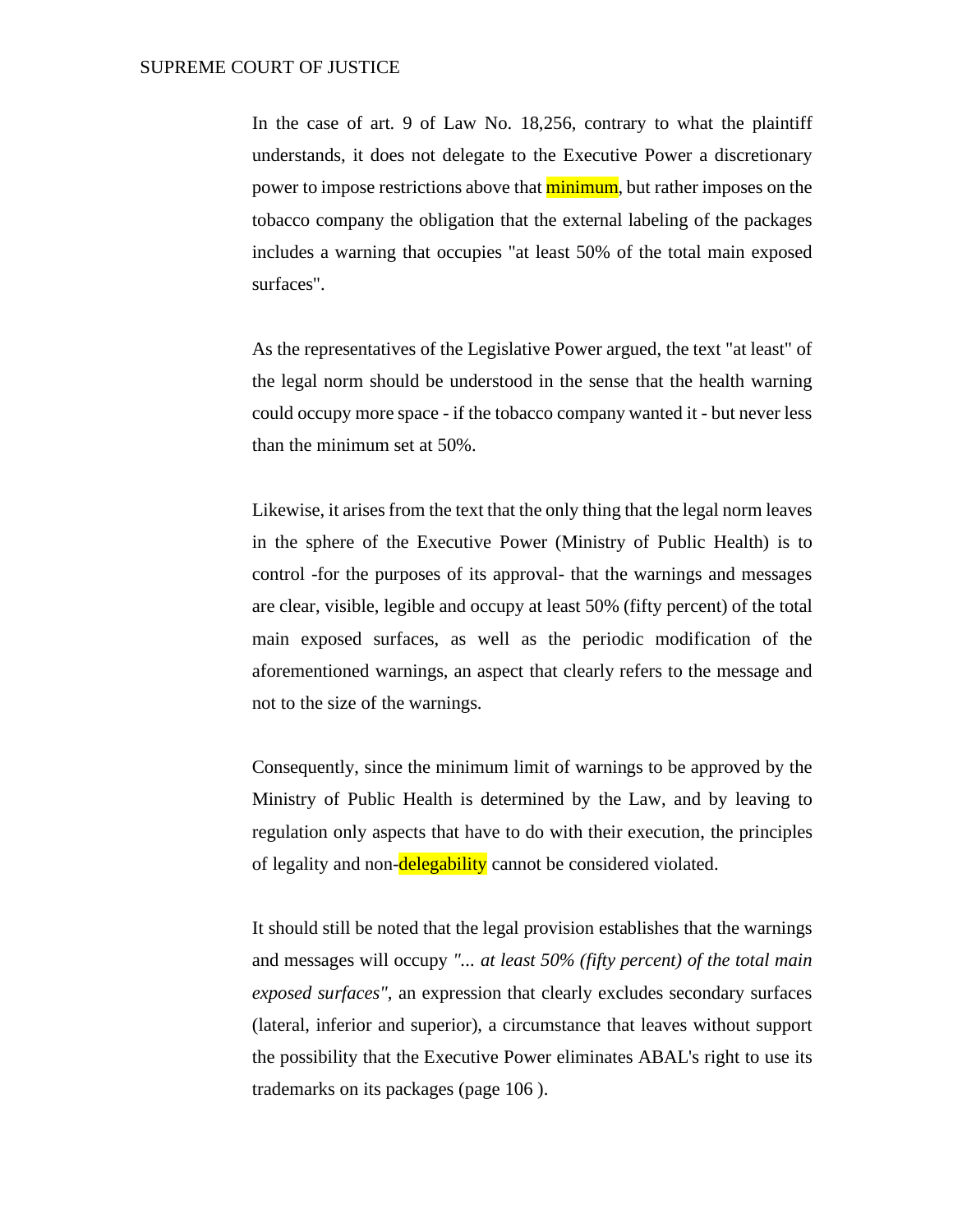In relation to art. 24 of Law No. 18,256, it is clear from its text that it does not specify any delegation of powers from the Legislative Power to the Executive. The provisions therein, as indicated by the Attorney of the Court, supposes the determination of the term for the Executive Power to proceed to dictate the necessary regulations for the execution of the law, in accordance with article 168 numeral 4 of the Constitution (page 771).

IV) The fact that the Executive Power has issued a decree establishing that health warnings must occupy the lower 80% of both main faces (Dec. No. 287/009) and, consequently, that it has interpreted the challenged legal norms with a different scope than the one proposed, is a matter not subject to being reviewed by this Court by virtue of the regime established in Section XV, Chapter IX of the Constitution.

If, in that domain of regulation, the plaintiff considered that the Administration issued an illegitimate administrative act, it had to resort to the corresponding route, not being authorized to seek that challenge by the action of unconstitutionality, and even less to incur in hypothetical matters such as if it could affect 90 or 100% of the surface, as this would be suppositional and therefore unrelated to the process of unconstitutionality (article 509 General Code of Process).

- V) Regarding the alleged violation of the provisions of articles 32 and 33 of the Constitution, particularly, the plaintiff's right to position its trademark, the arguments are not acceptable.
- VI) As noted, the arguments around this issue are based on an unspecified hypothesis, that is, that the Executive Power could order that health warnings occupy 90 or 100% of the cigarette package. The possibility of the argument hinders to analyze its merits.